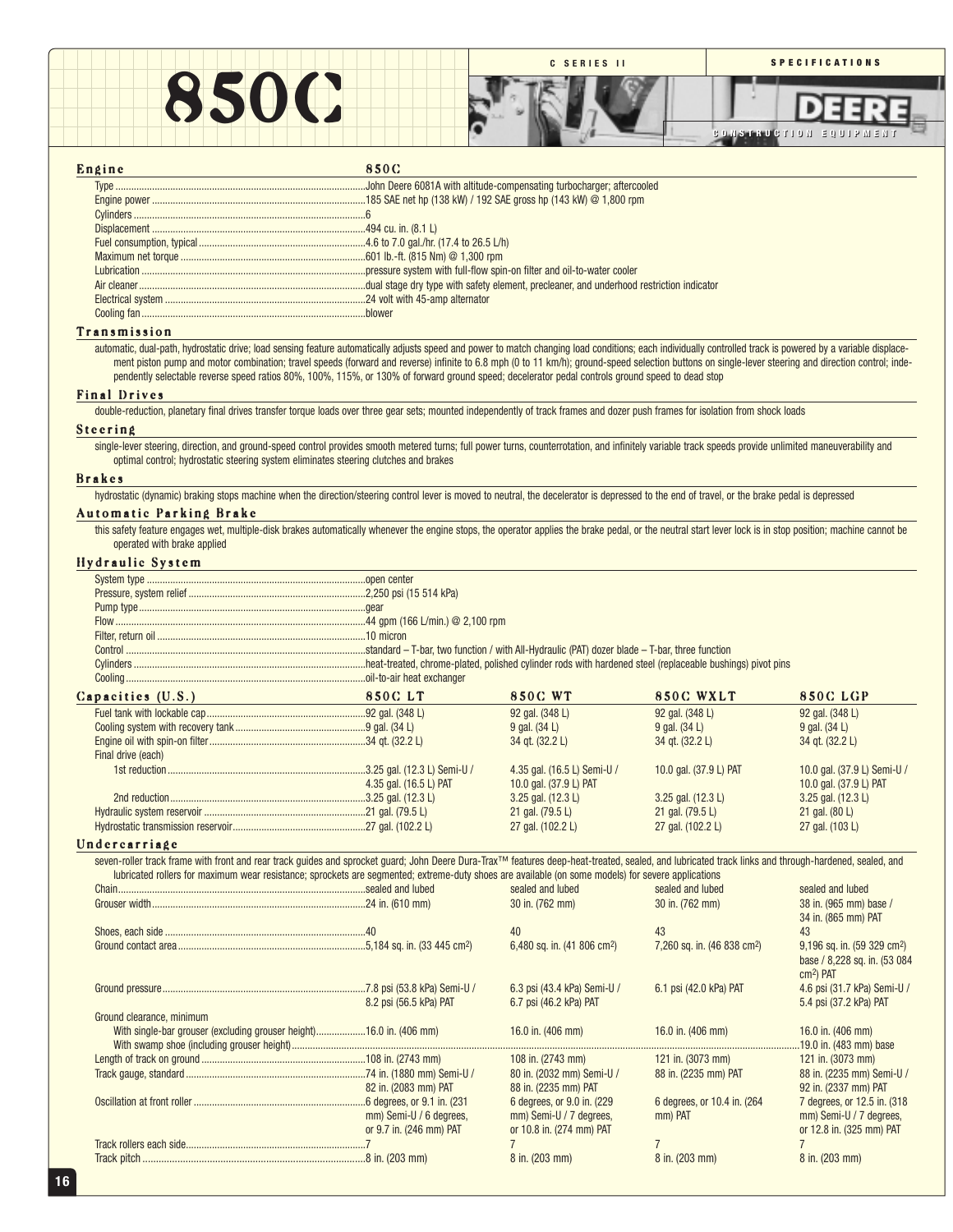| Base weights were computed for units with standard equipment, rollover protective structures, full fuel tanks, and 175-lb. (79 kg) operators.<br>43,366 lb. (19 671 kg)<br>44,369 lb. (20 126 kg)<br>41,070 lb. (18 668 kg)<br>N/A<br>Refer to the Attachment Guide or see your dealer for details regarding Semi-U (Low Profile), Straight, and Mechanical Angle blades for the 850C LT and Straight blade for the 850C LGP.<br><b>Blade Weights</b><br>Includes push beams, trunnion mounts, straight end bits, C-frames, angle and tilt cylinders where applicable.<br>6,253 lb. (2836 kg)<br>6,389 lb. (2898 kg)<br>5,495 lb. (2498 kg)<br>N/A<br>Refer to the Attachment Guide or see your dealer for details regarding Semi-U (Low Profile), Straight, and Mechanical Angle blades for the 850C LT and Straight blade for the 850C LGP.<br><b>Blade Capacities</b><br>5.50 cu. yd. (4.21 m <sup>3</sup> )<br>5.50 cu. yd. (4.21 m <sup>3</sup> )<br>8.06 cu. yd. (6.16 m <sup>3</sup> )<br>N/A<br>Refer to the Attachment Guide or see your dealer for details regarding Semi-U (Low Profile), Straight, and Mechanical Angle blades for the 850C LT and Straight blade for the 850C LGP.<br>Optional or Special Equipment<br>Complete push beam assemblies for straight or semi-U<br>2,192 lb. (996 kg)<br>N/A<br>3,141 lb. (1425 kg)<br>3,277 lb. (1487 kg)<br>3,112 lb. (1411 kg)<br>3,112 lb. (1411 kg)<br>Tracks - Dura-Trax™ lubricated chain with split master link<br>Single-bar grousers<br>5,762 lb. (2619 kg)<br>N/A<br>6,273 lb. (2851 kg)<br>N/A<br>6,035 lb. (2743 kg)<br>N/A<br>N/A<br>6,665 lb. (3029 kg)§<br>7,336 lb. (3335 kg)<br>806 lb. (366 kg)<br>806 lb. (366 kg)<br>1,430 lb. (650 kg)*<br>1,430 lb. $(650 \text{ kg})^*$<br>443 lb. (201 kg)*<br>N/A<br>112 lb. (51 kg)<br>112 lb. $(51 \text{ kg})$<br>282 lb. (128 kg)*<br>282 lb. (128 kg)*<br>550 lb. (250 kg)<br>550 lb. (250 kg)<br>75 lb. (34 kg)<br>75 lb. (34 kg)<br>110 lb. (50 kg)<br>110 lb. (50 kg)<br>70 lb. (32 kg)<br>70 lb. (32 kg)<br>65 lb. (30 kg)<br>65 lb. (30 kg) | 44,582 lb. (20 222 kg)<br>42,048 lb. (19 113 kg) |
|--------------------------------------------------------------------------------------------------------------------------------------------------------------------------------------------------------------------------------------------------------------------------------------------------------------------------------------------------------------------------------------------------------------------------------------------------------------------------------------------------------------------------------------------------------------------------------------------------------------------------------------------------------------------------------------------------------------------------------------------------------------------------------------------------------------------------------------------------------------------------------------------------------------------------------------------------------------------------------------------------------------------------------------------------------------------------------------------------------------------------------------------------------------------------------------------------------------------------------------------------------------------------------------------------------------------------------------------------------------------------------------------------------------------------------------------------------------------------------------------------------------------------------------------------------------------------------------------------------------------------------------------------------------------------------------------------------------------------------------------------------------------------------------------------------------------------------------------------------------------------------------------------------------------------------------------------------------------------------------------------------------------------------------------------------------------------|--------------------------------------------------|
|                                                                                                                                                                                                                                                                                                                                                                                                                                                                                                                                                                                                                                                                                                                                                                                                                                                                                                                                                                                                                                                                                                                                                                                                                                                                                                                                                                                                                                                                                                                                                                                                                                                                                                                                                                                                                                                                                                                                                                                                                                                                          |                                                  |
|                                                                                                                                                                                                                                                                                                                                                                                                                                                                                                                                                                                                                                                                                                                                                                                                                                                                                                                                                                                                                                                                                                                                                                                                                                                                                                                                                                                                                                                                                                                                                                                                                                                                                                                                                                                                                                                                                                                                                                                                                                                                          |                                                  |
|                                                                                                                                                                                                                                                                                                                                                                                                                                                                                                                                                                                                                                                                                                                                                                                                                                                                                                                                                                                                                                                                                                                                                                                                                                                                                                                                                                                                                                                                                                                                                                                                                                                                                                                                                                                                                                                                                                                                                                                                                                                                          |                                                  |
|                                                                                                                                                                                                                                                                                                                                                                                                                                                                                                                                                                                                                                                                                                                                                                                                                                                                                                                                                                                                                                                                                                                                                                                                                                                                                                                                                                                                                                                                                                                                                                                                                                                                                                                                                                                                                                                                                                                                                                                                                                                                          |                                                  |
|                                                                                                                                                                                                                                                                                                                                                                                                                                                                                                                                                                                                                                                                                                                                                                                                                                                                                                                                                                                                                                                                                                                                                                                                                                                                                                                                                                                                                                                                                                                                                                                                                                                                                                                                                                                                                                                                                                                                                                                                                                                                          |                                                  |
|                                                                                                                                                                                                                                                                                                                                                                                                                                                                                                                                                                                                                                                                                                                                                                                                                                                                                                                                                                                                                                                                                                                                                                                                                                                                                                                                                                                                                                                                                                                                                                                                                                                                                                                                                                                                                                                                                                                                                                                                                                                                          |                                                  |
|                                                                                                                                                                                                                                                                                                                                                                                                                                                                                                                                                                                                                                                                                                                                                                                                                                                                                                                                                                                                                                                                                                                                                                                                                                                                                                                                                                                                                                                                                                                                                                                                                                                                                                                                                                                                                                                                                                                                                                                                                                                                          | 6,521 lb. (2958 kg)                              |
|                                                                                                                                                                                                                                                                                                                                                                                                                                                                                                                                                                                                                                                                                                                                                                                                                                                                                                                                                                                                                                                                                                                                                                                                                                                                                                                                                                                                                                                                                                                                                                                                                                                                                                                                                                                                                                                                                                                                                                                                                                                                          | 5,636 lb. (2562 kg)                              |
|                                                                                                                                                                                                                                                                                                                                                                                                                                                                                                                                                                                                                                                                                                                                                                                                                                                                                                                                                                                                                                                                                                                                                                                                                                                                                                                                                                                                                                                                                                                                                                                                                                                                                                                                                                                                                                                                                                                                                                                                                                                                          |                                                  |
|                                                                                                                                                                                                                                                                                                                                                                                                                                                                                                                                                                                                                                                                                                                                                                                                                                                                                                                                                                                                                                                                                                                                                                                                                                                                                                                                                                                                                                                                                                                                                                                                                                                                                                                                                                                                                                                                                                                                                                                                                                                                          |                                                  |
|                                                                                                                                                                                                                                                                                                                                                                                                                                                                                                                                                                                                                                                                                                                                                                                                                                                                                                                                                                                                                                                                                                                                                                                                                                                                                                                                                                                                                                                                                                                                                                                                                                                                                                                                                                                                                                                                                                                                                                                                                                                                          | 5.78 cu. yd. (4.42 m <sup>3</sup> )              |
|                                                                                                                                                                                                                                                                                                                                                                                                                                                                                                                                                                                                                                                                                                                                                                                                                                                                                                                                                                                                                                                                                                                                                                                                                                                                                                                                                                                                                                                                                                                                                                                                                                                                                                                                                                                                                                                                                                                                                                                                                                                                          | 7.14 cu. yd. (5.46 m <sup>3</sup> )              |
|                                                                                                                                                                                                                                                                                                                                                                                                                                                                                                                                                                                                                                                                                                                                                                                                                                                                                                                                                                                                                                                                                                                                                                                                                                                                                                                                                                                                                                                                                                                                                                                                                                                                                                                                                                                                                                                                                                                                                                                                                                                                          |                                                  |
|                                                                                                                                                                                                                                                                                                                                                                                                                                                                                                                                                                                                                                                                                                                                                                                                                                                                                                                                                                                                                                                                                                                                                                                                                                                                                                                                                                                                                                                                                                                                                                                                                                                                                                                                                                                                                                                                                                                                                                                                                                                                          |                                                  |
|                                                                                                                                                                                                                                                                                                                                                                                                                                                                                                                                                                                                                                                                                                                                                                                                                                                                                                                                                                                                                                                                                                                                                                                                                                                                                                                                                                                                                                                                                                                                                                                                                                                                                                                                                                                                                                                                                                                                                                                                                                                                          |                                                  |
|                                                                                                                                                                                                                                                                                                                                                                                                                                                                                                                                                                                                                                                                                                                                                                                                                                                                                                                                                                                                                                                                                                                                                                                                                                                                                                                                                                                                                                                                                                                                                                                                                                                                                                                                                                                                                                                                                                                                                                                                                                                                          | 2,298 lb. (1045 kg)                              |
|                                                                                                                                                                                                                                                                                                                                                                                                                                                                                                                                                                                                                                                                                                                                                                                                                                                                                                                                                                                                                                                                                                                                                                                                                                                                                                                                                                                                                                                                                                                                                                                                                                                                                                                                                                                                                                                                                                                                                                                                                                                                          | 3,277 lb. (1487 kg)                              |
|                                                                                                                                                                                                                                                                                                                                                                                                                                                                                                                                                                                                                                                                                                                                                                                                                                                                                                                                                                                                                                                                                                                                                                                                                                                                                                                                                                                                                                                                                                                                                                                                                                                                                                                                                                                                                                                                                                                                                                                                                                                                          | 3,244 lb. (1471 kg)                              |
|                                                                                                                                                                                                                                                                                                                                                                                                                                                                                                                                                                                                                                                                                                                                                                                                                                                                                                                                                                                                                                                                                                                                                                                                                                                                                                                                                                                                                                                                                                                                                                                                                                                                                                                                                                                                                                                                                                                                                                                                                                                                          |                                                  |
|                                                                                                                                                                                                                                                                                                                                                                                                                                                                                                                                                                                                                                                                                                                                                                                                                                                                                                                                                                                                                                                                                                                                                                                                                                                                                                                                                                                                                                                                                                                                                                                                                                                                                                                                                                                                                                                                                                                                                                                                                                                                          |                                                  |
|                                                                                                                                                                                                                                                                                                                                                                                                                                                                                                                                                                                                                                                                                                                                                                                                                                                                                                                                                                                                                                                                                                                                                                                                                                                                                                                                                                                                                                                                                                                                                                                                                                                                                                                                                                                                                                                                                                                                                                                                                                                                          | N/A                                              |
|                                                                                                                                                                                                                                                                                                                                                                                                                                                                                                                                                                                                                                                                                                                                                                                                                                                                                                                                                                                                                                                                                                                                                                                                                                                                                                                                                                                                                                                                                                                                                                                                                                                                                                                                                                                                                                                                                                                                                                                                                                                                          | N/A                                              |
|                                                                                                                                                                                                                                                                                                                                                                                                                                                                                                                                                                                                                                                                                                                                                                                                                                                                                                                                                                                                                                                                                                                                                                                                                                                                                                                                                                                                                                                                                                                                                                                                                                                                                                                                                                                                                                                                                                                                                                                                                                                                          | N/A                                              |
|                                                                                                                                                                                                                                                                                                                                                                                                                                                                                                                                                                                                                                                                                                                                                                                                                                                                                                                                                                                                                                                                                                                                                                                                                                                                                                                                                                                                                                                                                                                                                                                                                                                                                                                                                                                                                                                                                                                                                                                                                                                                          | 7,164 lb. (3256 kg)                              |
|                                                                                                                                                                                                                                                                                                                                                                                                                                                                                                                                                                                                                                                                                                                                                                                                                                                                                                                                                                                                                                                                                                                                                                                                                                                                                                                                                                                                                                                                                                                                                                                                                                                                                                                                                                                                                                                                                                                                                                                                                                                                          | N/A                                              |
|                                                                                                                                                                                                                                                                                                                                                                                                                                                                                                                                                                                                                                                                                                                                                                                                                                                                                                                                                                                                                                                                                                                                                                                                                                                                                                                                                                                                                                                                                                                                                                                                                                                                                                                                                                                                                                                                                                                                                                                                                                                                          |                                                  |
|                                                                                                                                                                                                                                                                                                                                                                                                                                                                                                                                                                                                                                                                                                                                                                                                                                                                                                                                                                                                                                                                                                                                                                                                                                                                                                                                                                                                                                                                                                                                                                                                                                                                                                                                                                                                                                                                                                                                                                                                                                                                          |                                                  |
|                                                                                                                                                                                                                                                                                                                                                                                                                                                                                                                                                                                                                                                                                                                                                                                                                                                                                                                                                                                                                                                                                                                                                                                                                                                                                                                                                                                                                                                                                                                                                                                                                                                                                                                                                                                                                                                                                                                                                                                                                                                                          |                                                  |
|                                                                                                                                                                                                                                                                                                                                                                                                                                                                                                                                                                                                                                                                                                                                                                                                                                                                                                                                                                                                                                                                                                                                                                                                                                                                                                                                                                                                                                                                                                                                                                                                                                                                                                                                                                                                                                                                                                                                                                                                                                                                          | 806 lb. (366 kg)                                 |
|                                                                                                                                                                                                                                                                                                                                                                                                                                                                                                                                                                                                                                                                                                                                                                                                                                                                                                                                                                                                                                                                                                                                                                                                                                                                                                                                                                                                                                                                                                                                                                                                                                                                                                                                                                                                                                                                                                                                                                                                                                                                          | 1,430 lb. (650 kg)*                              |
|                                                                                                                                                                                                                                                                                                                                                                                                                                                                                                                                                                                                                                                                                                                                                                                                                                                                                                                                                                                                                                                                                                                                                                                                                                                                                                                                                                                                                                                                                                                                                                                                                                                                                                                                                                                                                                                                                                                                                                                                                                                                          | N/A                                              |
|                                                                                                                                                                                                                                                                                                                                                                                                                                                                                                                                                                                                                                                                                                                                                                                                                                                                                                                                                                                                                                                                                                                                                                                                                                                                                                                                                                                                                                                                                                                                                                                                                                                                                                                                                                                                                                                                                                                                                                                                                                                                          | 112 lb. (51 kg)*                                 |
|                                                                                                                                                                                                                                                                                                                                                                                                                                                                                                                                                                                                                                                                                                                                                                                                                                                                                                                                                                                                                                                                                                                                                                                                                                                                                                                                                                                                                                                                                                                                                                                                                                                                                                                                                                                                                                                                                                                                                                                                                                                                          | 282 lb. (128 kg)                                 |
|                                                                                                                                                                                                                                                                                                                                                                                                                                                                                                                                                                                                                                                                                                                                                                                                                                                                                                                                                                                                                                                                                                                                                                                                                                                                                                                                                                                                                                                                                                                                                                                                                                                                                                                                                                                                                                                                                                                                                                                                                                                                          | 550 lb. (250 kg)                                 |
|                                                                                                                                                                                                                                                                                                                                                                                                                                                                                                                                                                                                                                                                                                                                                                                                                                                                                                                                                                                                                                                                                                                                                                                                                                                                                                                                                                                                                                                                                                                                                                                                                                                                                                                                                                                                                                                                                                                                                                                                                                                                          | 75 lb. (34 kg)                                   |
|                                                                                                                                                                                                                                                                                                                                                                                                                                                                                                                                                                                                                                                                                                                                                                                                                                                                                                                                                                                                                                                                                                                                                                                                                                                                                                                                                                                                                                                                                                                                                                                                                                                                                                                                                                                                                                                                                                                                                                                                                                                                          | 110 lb. (50 kg)                                  |
|                                                                                                                                                                                                                                                                                                                                                                                                                                                                                                                                                                                                                                                                                                                                                                                                                                                                                                                                                                                                                                                                                                                                                                                                                                                                                                                                                                                                                                                                                                                                                                                                                                                                                                                                                                                                                                                                                                                                                                                                                                                                          | 70 lb. (32 kg)                                   |
|                                                                                                                                                                                                                                                                                                                                                                                                                                                                                                                                                                                                                                                                                                                                                                                                                                                                                                                                                                                                                                                                                                                                                                                                                                                                                                                                                                                                                                                                                                                                                                                                                                                                                                                                                                                                                                                                                                                                                                                                                                                                          | 65 lb. (30 kg)                                   |
| 15 lb. $(7 \text{ kg})$<br>15 lb. $(7 \text{ kg})$                                                                                                                                                                                                                                                                                                                                                                                                                                                                                                                                                                                                                                                                                                                                                                                                                                                                                                                                                                                                                                                                                                                                                                                                                                                                                                                                                                                                                                                                                                                                                                                                                                                                                                                                                                                                                                                                                                                                                                                                                       | 15 lb. (7 kg)                                    |
| N/A<br>N/A                                                                                                                                                                                                                                                                                                                                                                                                                                                                                                                                                                                                                                                                                                                                                                                                                                                                                                                                                                                                                                                                                                                                                                                                                                                                                                                                                                                                                                                                                                                                                                                                                                                                                                                                                                                                                                                                                                                                                                                                                                                               | N/A                                              |
| N/A<br>N/A                                                                                                                                                                                                                                                                                                                                                                                                                                                                                                                                                                                                                                                                                                                                                                                                                                                                                                                                                                                                                                                                                                                                                                                                                                                                                                                                                                                                                                                                                                                                                                                                                                                                                                                                                                                                                                                                                                                                                                                                                                                               | N/A                                              |
| 1,100 lb. (500 kg)<br>1,100 lb. (500 kg)                                                                                                                                                                                                                                                                                                                                                                                                                                                                                                                                                                                                                                                                                                                                                                                                                                                                                                                                                                                                                                                                                                                                                                                                                                                                                                                                                                                                                                                                                                                                                                                                                                                                                                                                                                                                                                                                                                                                                                                                                                 | 1,100 lb. (500 kg)                               |
| 120 lb. (55 kg)<br>120 lb. (55 kg)                                                                                                                                                                                                                                                                                                                                                                                                                                                                                                                                                                                                                                                                                                                                                                                                                                                                                                                                                                                                                                                                                                                                                                                                                                                                                                                                                                                                                                                                                                                                                                                                                                                                                                                                                                                                                                                                                                                                                                                                                                       | 120 lb. (55 kg)                                  |
| 350 lb. (159 kg)<br>350 lb. (159 kg)                                                                                                                                                                                                                                                                                                                                                                                                                                                                                                                                                                                                                                                                                                                                                                                                                                                                                                                                                                                                                                                                                                                                                                                                                                                                                                                                                                                                                                                                                                                                                                                                                                                                                                                                                                                                                                                                                                                                                                                                                                     | 350 lb. (159 kg)                                 |
| 944 lb. (429 kg)**<br>944 lb. (429 kg)**                                                                                                                                                                                                                                                                                                                                                                                                                                                                                                                                                                                                                                                                                                                                                                                                                                                                                                                                                                                                                                                                                                                                                                                                                                                                                                                                                                                                                                                                                                                                                                                                                                                                                                                                                                                                                                                                                                                                                                                                                                 | 944 lb. (429 kg)<br>1,592 lb. (724 kg) §         |
| 1,592 lb. (724 kg)§<br>1,592 lb. (724 kg)§<br>* Included in SAE operating weight.                                                                                                                                                                                                                                                                                                                                                                                                                                                                                                                                                                                                                                                                                                                                                                                                                                                                                                                                                                                                                                                                                                                                                                                                                                                                                                                                                                                                                                                                                                                                                                                                                                                                                                                                                                                                                                                                                                                                                                                        |                                                  |

\*\* Also included in SAE operating weight – 850C with PAT option.

§ Not available with PAT option.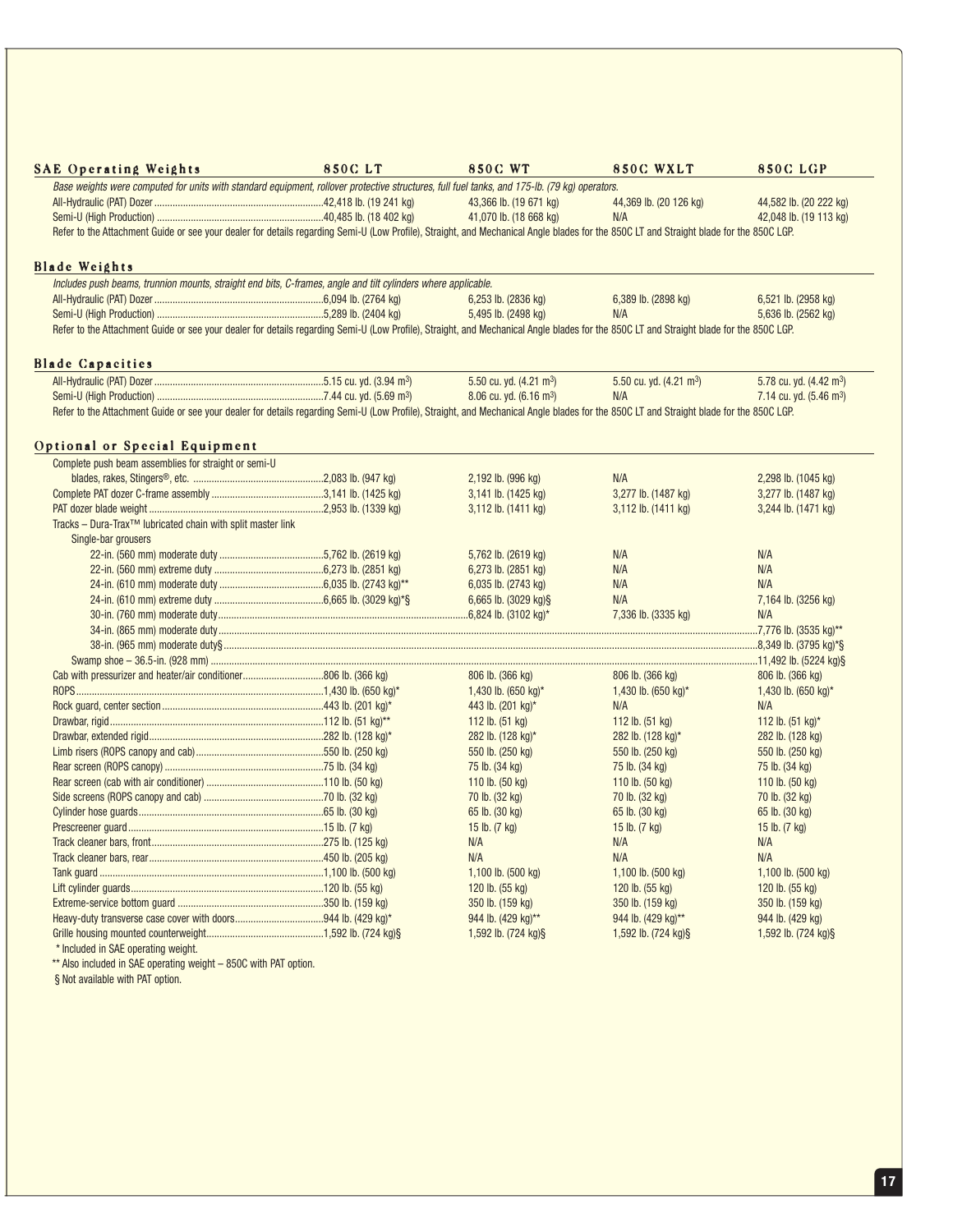| Dimensions                                                                                                |                                            |                            |                                        |                                               |                                         |                                 |                                          | <b>C</b> Ground clearance               |
|-----------------------------------------------------------------------------------------------------------|--------------------------------------------|----------------------------|----------------------------------------|-----------------------------------------------|-----------------------------------------|---------------------------------|------------------------------------------|-----------------------------------------|
| A Overall height to roof                                                                                  | Overall height<br>to exhaust stack         |                            |                                        | <b>B</b> Tread depth with single-bar grousers |                                         | Tread depth with<br>swamp shoes |                                          | with grousers                           |
|                                                                                                           |                                            |                            | Moderate duty                          | <b>Extreme duty</b>                           |                                         |                                 |                                          |                                         |
| 850C LT 124.0 in. (3151 mm)<br>850C WT124.0 in. (3151 mm)                                                 | 124.8 in. (3170 mm)<br>124.8 in. (3170 mm) |                            | $2.6$ in. $(65$ mm)<br>2.6 in. (65 mm) | 2.8 in. (72 mm)                               |                                         |                                 |                                          | 16 in. (406 mm)<br>16 in. (406 mm)      |
| 850C WXLT 124.0 in. (3151 mm)                                                                             | 124.8 in. (3170 mm)                        |                            | $2.6$ in. $(65$ mm)                    |                                               |                                         |                                 |                                          | 16 in. (406 mm)                         |
| 850C LGP124.0 in. (3151 mm)                                                                               | 124.8 in. (3170 mm)                        |                            | $2.6$ in. $(65$ mm)                    |                                               |                                         | 3.7 in. (93 mm)                 |                                          | 16 in. (406 mm)                         |
|                                                                                                           |                                            |                            |                                        |                                               |                                         |                                 |                                          |                                         |
| D Blade width                                                                                             | <b>E</b> Blade height                      | <b>F</b> Blade lift height |                                        | <b>G</b> Blade dig-<br>ging depth             | <b>H</b> Blade tilt<br>(uses tilt jack) |                                 | <b>I</b> Overall<br>length<br>with blade | J Overall width<br>with blade<br>angled |
| <b>850CLT</b>                                                                                             |                                            |                            |                                        |                                               |                                         |                                 |                                          |                                         |
| All-Hydraulic                                                                                             |                                            |                            |                                        |                                               |                                         |                                 |                                          |                                         |
| (PAT) Dozer 146.0 in.<br>$(3708$ mm)                                                                      | 48.3 in.<br>$(1227$ mm)                    | 38.0 in.<br>$(962$ mm)     |                                        | 33.4 in.<br>$(849$ mm)                        | 19.0 in.<br>$(482$ mm $)$               |                                 | 203.1 in.<br>$(5160$ mm)**               | 131.6 in.<br>$(3343$ mm)                |
| Semi-U (High                                                                                              |                                            |                            |                                        |                                               |                                         |                                 |                                          |                                         |
| Production) 128.3 in.                                                                                     | 56.5 in.                                   | 43.3 in.                   |                                        | 20.2 in.                                      | 28.7 in.                                |                                 | 207.1 in.                                | N/A                                     |
| $(3259$ mm)                                                                                               | $(1435$ mm)                                | $(1100$ mm)                |                                        | $(513$ mm)                                    | $(730$ mm)                              |                                 | (5262 mm)*                               |                                         |
| *Optional extended drawbar adds 10.1 in. (253 mm).<br>** Optional extended drawbar adds 8.9 in. (223 mm). |                                            |                            |                                        |                                               |                                         |                                 |                                          |                                         |
| <b>850C WT</b>                                                                                            |                                            |                            |                                        |                                               |                                         |                                 |                                          |                                         |
| All-Hydraulic                                                                                             |                                            |                            |                                        |                                               |                                         |                                 |                                          |                                         |
| Dozer (PAT) 158.0 in.                                                                                     | 48.3 in.                                   | 38.0 in.                   |                                        | 33.4 in.                                      | 20.5 in.                                |                                 | 203.1 in.                                | 142.4 in.                               |
| $(4013$ mm)                                                                                               | $(1227$ mm)                                | $(962$ mm)                 |                                        | $(849$ mm)                                    | $(522$ mm $)$                           |                                 | $(5160$ mm)**                            | $(3618$ mm)                             |
| Semi-U (High                                                                                              |                                            |                            |                                        |                                               |                                         |                                 |                                          |                                         |
| Production) 140.0 in.                                                                                     | 56.5 in.                                   | 43.3 in.                   |                                        | 20.2 in.                                      | 34.6 in.                                |                                 | 207.1 in.                                | N/A                                     |
| $(3556$ mm)                                                                                               | $(1435$ mm)                                | $(1100$ mm)                |                                        | $(513$ mm)                                    | $(878$ mm)                              |                                 | (5262 mm)***                             |                                         |
| ** Optional extended drawbar adds 8.9 in. (223 mm).<br>*** Optional extended drawbar adds 7 in. (176 mm). |                                            |                            |                                        |                                               |                                         |                                 |                                          |                                         |
| 850C WXLT                                                                                                 |                                            |                            |                                        |                                               |                                         |                                 |                                          |                                         |
|                                                                                                           |                                            |                            |                                        |                                               |                                         |                                 |                                          |                                         |
| All-Hydraulic                                                                                             |                                            |                            |                                        |                                               |                                         |                                 |                                          |                                         |
| Dozer (PAT) 158.0 in.                                                                                     | 48.3 in.                                   | 40.7 in.                   |                                        | 35.2 in.                                      | 20.5 in.                                |                                 | 218.5 in.                                | 142.4 in.                               |
| $(4013$ mm)                                                                                               | $(1227 \, \text{mm})$                      | $(1034$ mm)                |                                        | $(893$ mm)                                    | $(522$ mm $)$                           |                                 | $(5553$ mm)**                            | $(3618$ mm)                             |
| ** Optional extended drawbar adds 8.9 in. (223 mm).                                                       |                                            |                            |                                        |                                               |                                         |                                 |                                          |                                         |
|                                                                                                           |                                            |                            |                                        |                                               |                                         |                                 |                                          |                                         |
| Semi-U (Low Profile) and Straight blades available through Custom Engineering.                            |                                            |                            |                                        |                                               |                                         |                                 |                                          |                                         |
| All-Hydraulic                                                                                             |                                            |                            |                                        |                                               |                                         |                                 |                                          |                                         |
| (PAT) Dozer 168.0 in.                                                                                     | 48.3 in.                                   | 40.7 in.                   |                                        | 35.2 in.                                      | 21.8 in.                                |                                 | 218.5 in.                                | 152.0 in.                               |
| $(4267$ mm)                                                                                               | $(1227$ mm)                                | $(1034$ mm)                |                                        | $(893$ mm)                                    | $(554$ mm $)$                           |                                 | $(5553$ mm)**                            | 144 in.<br>$(3658$ mm) <sup>#</sup>     |
| Semi-U (High                                                                                              |                                            |                            |                                        |                                               |                                         |                                 |                                          |                                         |
| Production) 156.6 in.                                                                                     | 43.8 in.                                   | 42.5 in.                   |                                        | 16.9 in.                                      | 37.0 in.                                |                                 | 222.5 in.                                | N/A                                     |
| $(3978$ mm)                                                                                               | $(1113$ mm)                                | $(1080$ mm)                |                                        | $(429$ mm)                                    | $(940$ mm)                              |                                 | (5651 mm)**                              |                                         |
| ** Optional extended drawbar adds 8.9 in. (223 mm).                                                       |                                            |                            |                                        |                                               |                                         |                                 |                                          |                                         |
| #With L/R angle cylinder pins removed at blade.                                                           |                                            |                            |                                        |                                               |                                         |                                 |                                          |                                         |
| K Blade angle                                                                                             | L Cut reach                                |                            | M Width over track                     |                                               | N Cast reach                            |                                 |                                          | <b>0</b> Cutting edge angle             |
|                                                                                                           |                                            |                            |                                        |                                               |                                         |                                 |                                          |                                         |
| All-Hydraulic<br>(PAT) Dozer 25 degrees                                                                   |                                            |                            |                                        |                                               |                                         |                                 |                                          |                                         |
|                                                                                                           | 4.5 in. (113 m)                            |                            | 106 in. (2692 m)                       |                                               |                                         | 21.2 in. (538 m)                |                                          | 60 degrees                              |
|                                                                                                           |                                            |                            |                                        |                                               |                                         |                                 |                                          |                                         |
| All-Hydraulic                                                                                             |                                            |                            |                                        |                                               |                                         |                                 |                                          |                                         |
| (PAT) Dozer 25 degrees                                                                                    | $3.9$ in. $(98 \text{ m})$                 |                            | 118 in. (2997 m)                       |                                               |                                         | 20.5 in. (523 m)                |                                          | 60 degrees                              |
|                                                                                                           |                                            |                            |                                        |                                               |                                         |                                 |                                          | $(3860$ mm $)/$                         |
| All-Hydraulic                                                                                             |                                            |                            |                                        |                                               |                                         |                                 |                                          |                                         |
| <b>850C LGP</b><br>850CLT<br><b>850C WT</b><br>850C WXLT<br>(PAT) Dozer 25 degrees                        | $3.9$ in. $(98 \text{ m})$                 |                            | 118 in. (2997 m)                       |                                               |                                         | $20.5$ in. $(523 \text{ m})$    |                                          | 60 degrees                              |
| <b>850C LGP</b>                                                                                           |                                            |                            |                                        |                                               |                                         |                                 |                                          |                                         |
| All-Hydraulic                                                                                             |                                            |                            |                                        |                                               |                                         |                                 |                                          |                                         |
| (PAT) Dozer 25 degrees                                                                                    |                                            | $4.5$ in. $(113$ mm)       | 126 in. (3200 mm)                      |                                               |                                         | 21.2 in. (538 mm)               |                                          | 60 degrees                              |
|                                                                                                           |                                            |                            |                                        |                                               |                                         |                                 |                                          |                                         |
| Drawbar Pull                                                                                              |                                            | 850C                       |                                        |                                               |                                         |                                 |                                          |                                         |
|                                                                                                           |                                            |                            |                                        |                                               |                                         |                                 |                                          |                                         |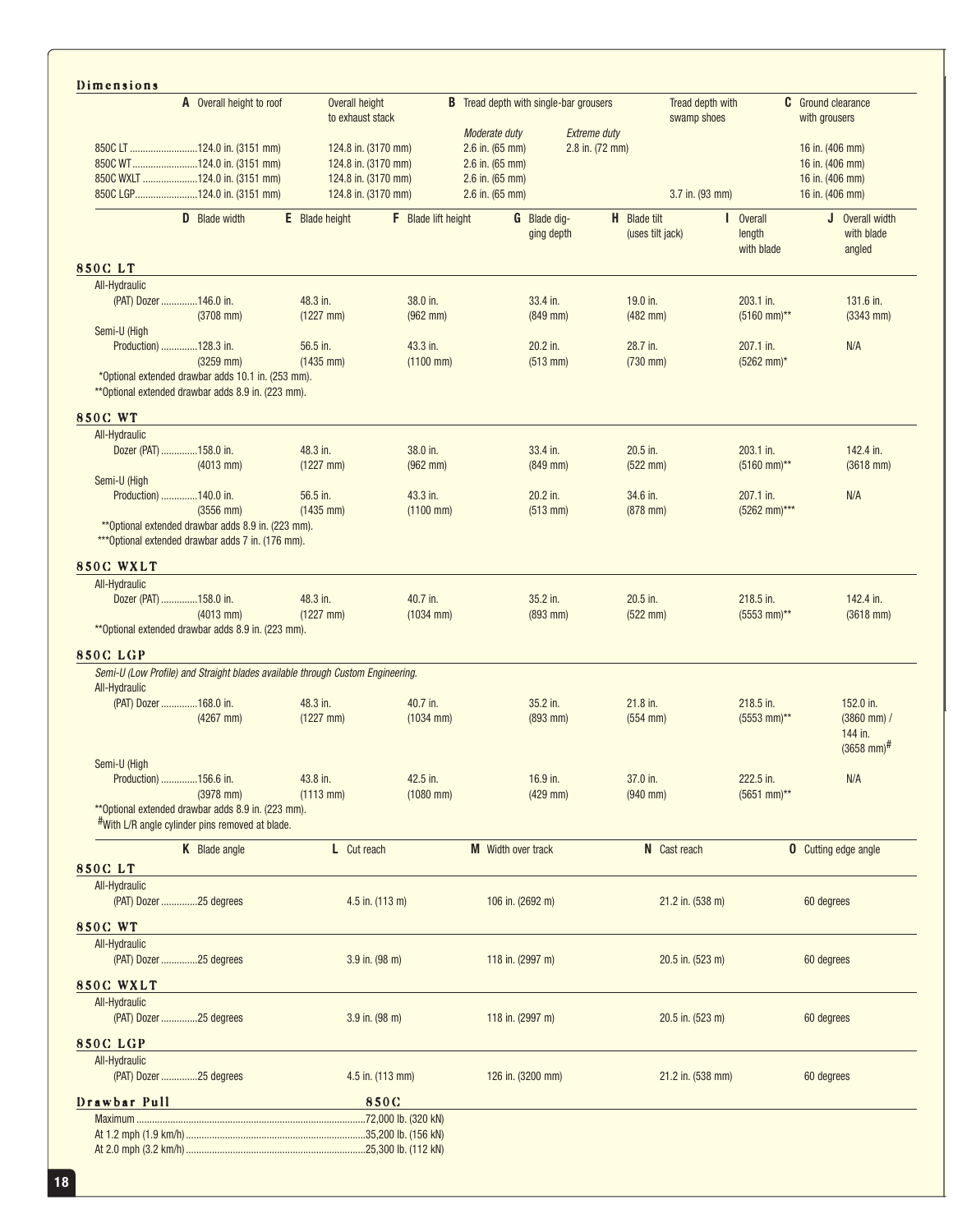